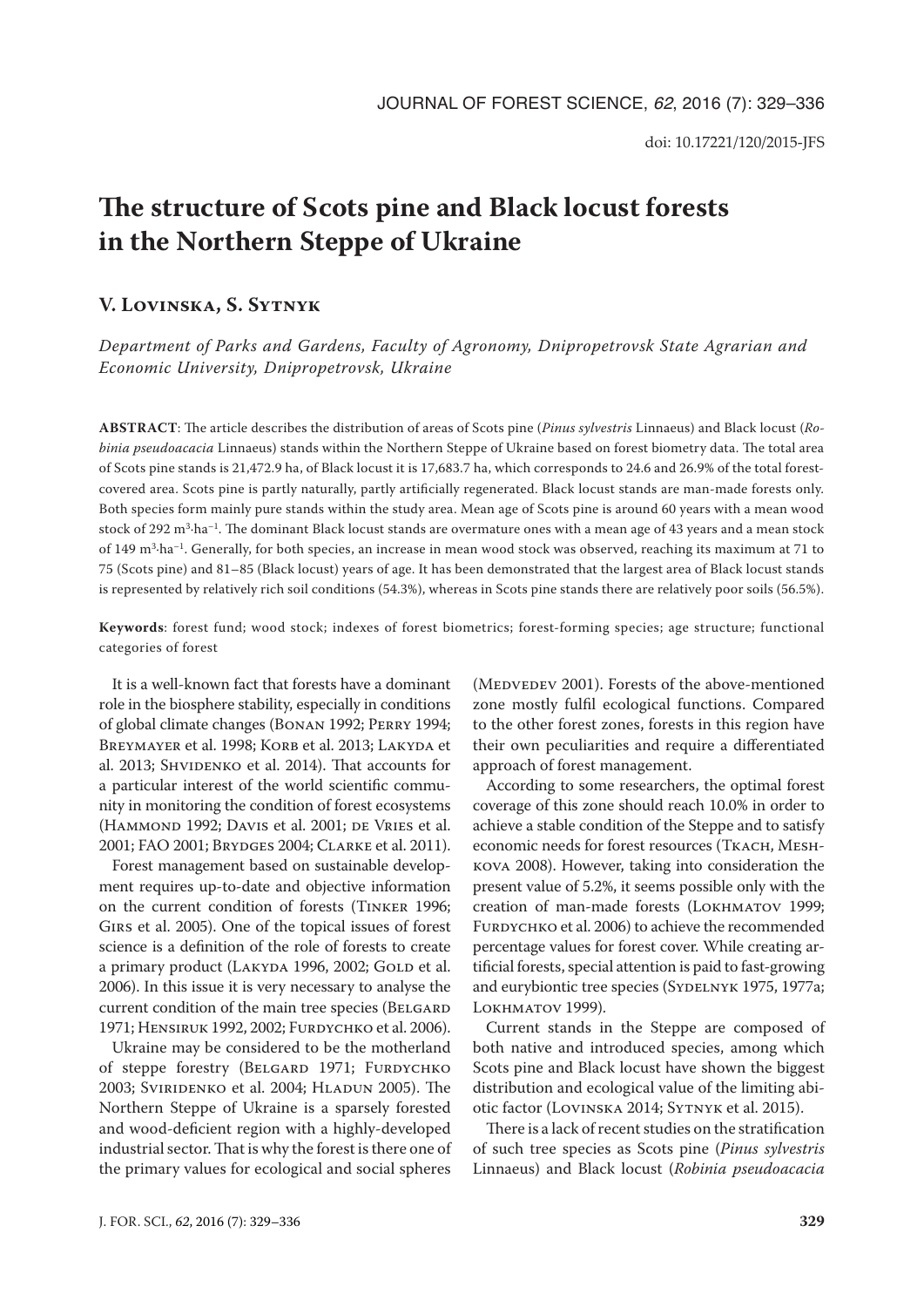Linnaeus) while there is a lot of older studies (Belgard 1971; Sydelnyk, Travleyev 1972; Sydelnyk 1977b). However, effective forest management is impossible without an up-to-date base.

Forest production is based on the principles of the multi-purpose use of forest resources, demands trustworthy regulatory and informative data that allow specifying the instruments for its implementation.

The aim of the present work is to investigate the stratification of Scots pine and Black locust stands in the Northern Steppe of Ukraine based on the forest regulation database.

#### **MATERIAL AND METHODS**

As to the object of the survey, it was Scots pine and Black locust stands of the Steppe within the Dnipropetrovsk region of Ukraine. The survey was conducted in forest plantations with Scots pine and Black locust within the responsibility of Dnipropetrovsk Administration of Forest and Hunting Management in 2009–2015. The total sample size for Scots pine was 5,158 small plots with a total area of 21,472.9 ha, and for Black locust it was 4,739 small plots with a total area of 17,683.7 ha.

Forest inventory data for State Enterprises of the State Agency of Forest Resources of Ukraine (http://dklg. kmu.gov.ua/forest/control/uk/index, accessed January 1, 2011) were analysed for the Dnipropetrovsk region. Database of Production Association "Ukrderzhlisproekt" (http://www.lisproekt.gov.ua/) was analysed for the State Forest Enterprises which are located in the Northern Steppe (GULCHAK 2006; GULCHAK et al. 2011).

The technique involves establishing temporary sample plots, where the research data is collected through felling and fraction-wise processing of model trees.

Diameter and height were measured using an optical height meter (PM-5/1520 model; Suunto Instrument Co., Helsinki, Finland). Exponential rise/decay and distributions are adopted in this study to fit the diameter frequency distribution and relationship between diameter and height. In order to verify the distribution of diameter frequency the relationship between diameter and height should be considered.

The analysis of age structure and mean wood stock in Scots pine and Black locust stands was conducted on the basis of database in forest inventory materials with mathematical statistics – proposed correlation coefficients and calculated regression models. The data were analysed using MS Excel (14.0, 2010) and Statgraph (5.0, 2010). The models demonstrate the dependence of mean wood stock, average diameters and heights on the age of investigated species.

The size of sampling units ranged from 0.25 to 0.5 ha. Work on the sampling units was performed in the following order:

- (*i*) completion of the tree list;
- (*ii*) determination of the mean diameter of stands using an average cross-sectional area according to the tally sheet, and dividing the sum of basal areas by the total number of trees within the forest stand;
- (*iii*) selection of three mean-sized and -shaped sample trees at each level of diameter;
- (*iv*) measurement of the sample tree diameter (mm);
- (*v*) measurement of the sample tree height (to the nearest 0.1 m);
- (*vi*) cutting of sample trees;
- (*vii*) determination of the sample tree volume by Eq. 1:

$$
V_{\text{aver}} = g_{\text{aver}} \times h_{\text{aver}} \times f_{\text{aver}} \tag{1}
$$

where:

 $V_{\text{aver}}$  – volume of the mean sample tree,

- $g<sub>aver</sub>$  cross-sectional area of the mean sample tree,
- $h_{\text{aver}}$  mean height of the mean sample tree,

*f* aver – form factor of the mean sample tree.

(*viii*) determination of stock in the sampling unit according to Eq. 2:

$$
M = V_{\text{aver}} \times N \tag{2}
$$

where:

*M* – wood stock,

 $V_{\text{aver}}$  – volume of the mean sample tree,<br> $N$  – number of trees within the stand - number of trees within the stand.

Values of the wood stock obtained on the sampling unit ( $M_{\text{sampling}}$ ) for investigated tree species were converted per 1 ha according to Eq. 3:

$$
M = M_{\text{sampling}} \times F_{\text{conv}} \tag{3}
$$

where:

*M* – wood stock,  $F_{\text{conv}}$  – conversion factor (1 ha/ $S_{\text{sampling}}$ ),

*S*sampl.un – area of the sampling unit.

According to forest management data, the respective areas of Black locust and Scots pine stands within a particular age class, as well as the total wood stock of these species within these areas were found. The average wood stock  $(M_{\text{aver}})$  was calculated by Eq. 4:

$$
M_{\text{aver}} = M_{\text{total age cl}} / S_{\text{stand age cl}} \tag{4}
$$

where:

 $M_{\text{total age cl}}$  – total wood stock in the same age class of stands, *S*stand age cl – area of the stand of a given age class.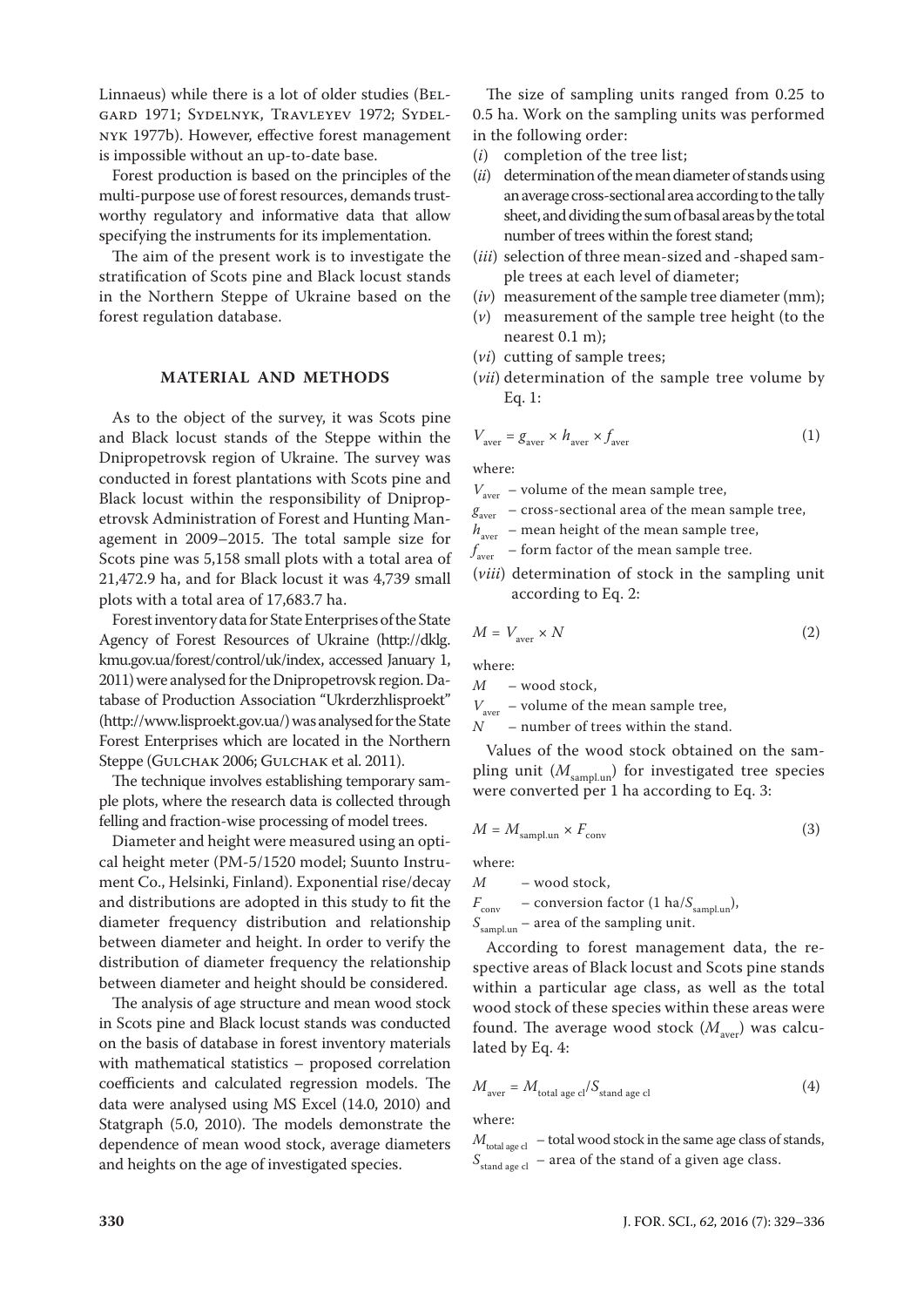|                                     | Tree species        | Total    | Age group |             |          |         |            |
|-------------------------------------|---------------------|----------|-----------|-------------|----------|---------|------------|
|                                     |                     |          | young     | middle-aged | immature | mature  | overmature |
| Area (ha)                           | Scots pine          | 21,472.9 | 7.037.1   | 12,576.8    | 1,344.6  | 528     | 6.4        |
|                                     | <b>Black locust</b> | 17,683.7 | 370.2     | 1,414.6     | 486.3    | 2,626.6 | 12,786.0   |
| Wood stock<br>(thousand $m^3$ )     | Scots pine          | 4,571.0  | 768.2     | 3,353.8     | 341.8    | 106.1   | 1.2        |
|                                     | <b>Black locust</b> | 2,625.2  | 6.41      | 45.8        | 34.9     | 346.4   | 2,191.6    |
| Mean stock<br>$(m^3 \cdot ha^{-1})$ | Scots pine          | 213      | 92        | 292         | 273      | 223     | 225        |
|                                     | <b>Black locust</b> | 148      | 17        | 32          | 72       | 132     | 171        |

Table 1. Age structure of Scots pine and Black locust stands within the Dnipropetrovsk Administration of Forest and Hunting Management

### **RESULTS**

In the Northern Steppe the total area of Scots pine stands is 21,472.9 ha, that of Black locust is 17,683.7 ha, which accounts for 24.6 and 20.3% of the whole forest-covered area, respectively. By origin, Scots pine stands are divided into naturally and artificially regenerated (planted) forests; natural stands cover an area of 3,693.8 ha (17.2%), whereas planted forests of this species cover 17,779.1 ha, which corresponds to 82.8%. All Black locust stands are man-made forests.

The functional categories of the analysed species are as follows:

- (*i*) forests intended for environmental protection, scientific, historical and cultural purposes – 1,831.1 ha (18.8%) are taken as Black locust forest stands,  $1,538.1$  ha  $(15.8%)$  – as Scots pine stands;
- (*ii*) recreational-therapeutic forests 7,173.5 ha (22.9%) are taken as Black locust stands; 9,732.7 ha (31.1%) – as Scots pine stands;
- (*iii*) erosion protection forests 8,679.1 ha (35.2%) are taken as Black locust stands, 4,916.8 ha (20.0%) – as Scots pine stands.

Scots pine and Black locust mainly grow in pure stands, 81.9 and 82.5% respectively. In mixed plantations of the analysed forest stands the companion species are *Quercus robur* Linnaeus, *Fraxinus lanceolata* Marshall, *Populus alba* Linnaeus, *Populus nigra*  Linnaeus and *Populus deltoides* Bartram ex Marshall.

The age structure analysis showed an unequal distribution of areas (Table 1, Fig. 1). The age structure of both species comprises the following age groups: (*i*) young – 1–2, (*ii*) middle-aged – 3–5, (*iii*) maturing  $-6$ ,  $(iv)$  mature  $-7$ ,  $(v)$  overmature  $-8$  and more.

Considerable asymmetry in age groups was found for Scots pine: middle-aged stands – 58.5%, and young ones that occupied 32.8% area (Table 1).

Black locust shows a low percentage of young stands, namely plantations aged under 10 years (2.1% from the total area of Black locust stands), maturing 2.7%, middle-aged and mature stands 8.0 and 14.9%, respectively. The mean age of the plantations is 43 years. Dominant stands are the overmature ones, which make up for 72.3% from the total area of Black locust. As for the total wood stock, the classification is as follows: (*i*) young – 0.2%, (*ii*) maturing – 1.3%, (*iii*) middle-aged – 1.7%, (*iv*) mature stands – 13.2%. The forest stands composed of overmature Black locust have the highest total stock, constituting 83.6%.

Based on the data for stand age distribution and stock calculations we define forest management options. An age class for Black locust as a fast-growing species spans 5 years and 10 years for Scots pine.

The age class and total wood stock distribution of Scots pine and Black locust stands are shown in Fig. 2.

The largest Scots pine areas are found in age classes 3–7, in Black locust in age classes 8–11. In both investigated species the largest areas are occupied by stands at the age of 50 years. As can be seen from the graphs, the total stock changes directly proportionally to the areas occupied by the specimens of a certain age class, for both Scots pine and Black locust.

Changes in total wood stock according to the age are shown in Fig. 2. With ageing, for both Scots



Fig. 1. Age structure of Scots pine and Black locust stands within the Dnipropetrovsk region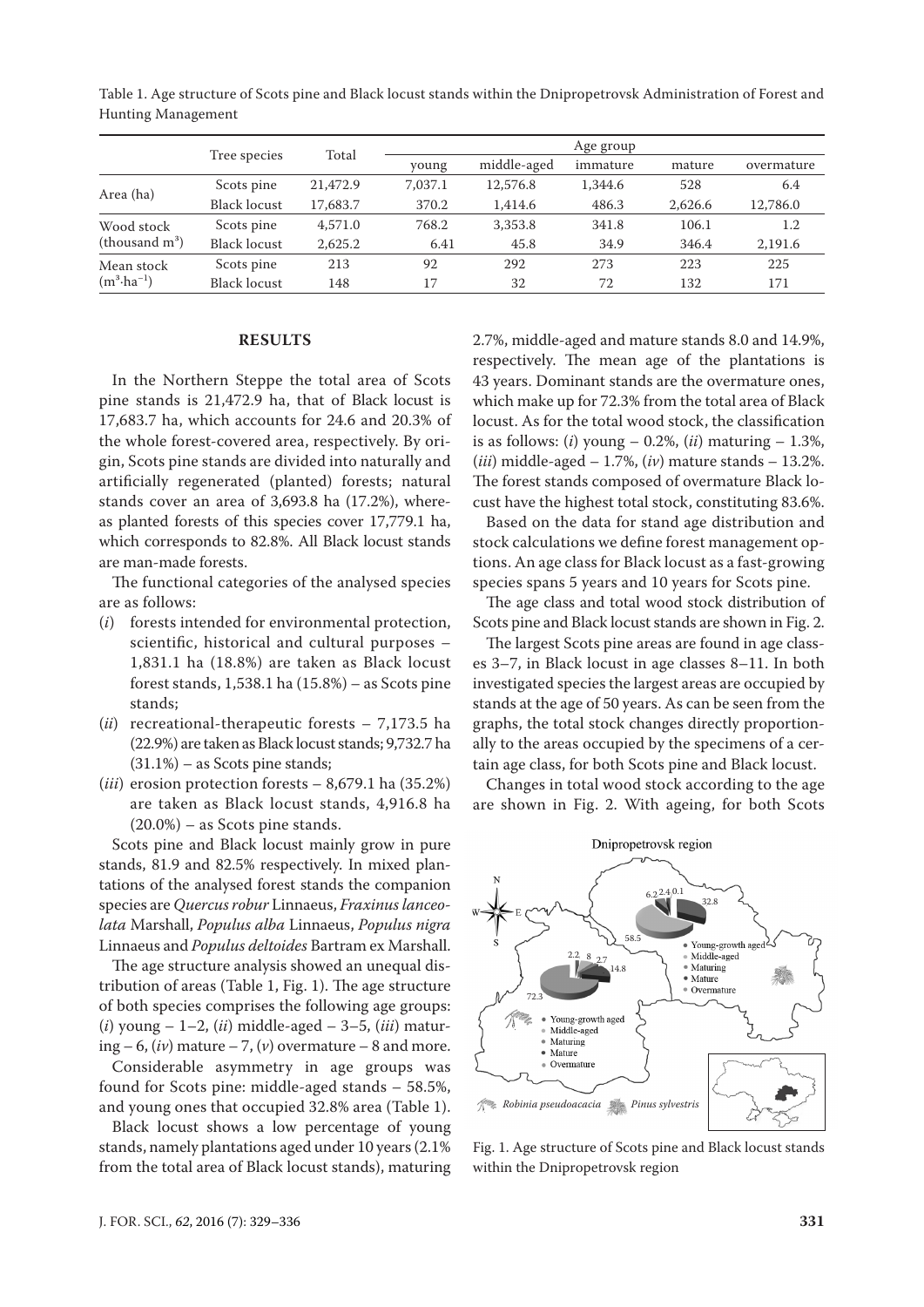

Fig. 2. Area and total wood stock distribution for Scots pine (a) and Black locust (b) stands according to age class

pine and Black locust specimens an increase in total wood stock has been observed, which reaches its maximum in the  $5<sup>th</sup>$  (Scots pine) and  $10<sup>th</sup>$  (Black locust) age classes. From these age classes on there is no positive trend of total wood stock increase for either of the analysed species. The maximum mean wood stock  $(342 \text{ m}^3 \cdot \text{ha}^{-1})$  was established for Scots pine in the age range of 71–75 years, for Black locust  $(218 \text{ m}^3 \cdot \text{ha}^{-1})$  in the age range of  $81-85$  years.

Proposed regression models allow easily and quickly calculating the parameters of dependent variables. In addition, they have the high value of approximate empiric dates (Fig. 3a).

Here are shown the models that demonstrate the dependence of mean wood stock on age for the investigated species.

For Black locust:  $\gamma = -0.0433x^2 + 6.49x - 53.9$  ( $R^2 = 0.93$ ) For Scots pine:  $y = -0.0766x^2 + 11.0x - 102.5 (R^2 = 0.93)$ 

where:

 $\gamma$  – mean wood stock (m<sup>3</sup>·ha<sup>-1</sup>),

 $x -$  age of stand (years) (from 5 to 90 years for Black locust and from 5 to 100 years for Scots pine).

Investigating the stratum structure of Scots pine and Black locust stands in the Northern Steppe it is of great importance to take into account the classification of trees according to their diameter and height. A comparative analysis of these biometric characteristics is presented in Figs 3b, c. While analysing the given material, we have discovered the dependence of tree diameter values on the tree age. However, the variability of diameter values tends to rise with an increase of average diameter values, for both pine and locust.

The models that demonstrate the dependence of average diameters on age for the investigated species are presented below.

For Scots pine:  $y = 0.403x + 0.336 (R^2 = 0.99)$ 

For Black locust:  $\gamma = -0.0039x^2 + 0.646x - 1.69$  ( $R^2 = 0.98$ )

where:

*y* – average diameter (cm),

*x* – age of stand (from 5 to 100 years for Scots pine and from 5 to 90 years for Black locust).

Below are shown the models that demonstrate the dependence of average heights on age for the investigated species.

For Black locust:  $y = -0.0031x^2 + 0.536x - 1.05 (R^2 = 0.98)$ 

| Table 2. Mathematic statistics for the parameters of Black locust stands |  |
|--------------------------------------------------------------------------|--|
|--------------------------------------------------------------------------|--|

| Characteristic                         | Correlation coefficient | Regression model                                             |
|----------------------------------------|-------------------------|--------------------------------------------------------------|
| Mean wood stock $(y)$ – diameter $(x)$ | $0.96 (P \le 0.00001)$  | $y = -25.5 + 8.63x (R^2 \text{ adjusted for } df = 91.5\%)$  |
| Mean wood stock $(y)$ – height $(x)$   | $0.97 (P \le 0.00001)$  | $y = -28.4 + 10.2x$ ( $R^2$ adjusted for $df = 92.9\%$ )     |
| Height $(y)$ – diameter $(x)$          | $0.99 (P \le 0.00001)$  | $y = 0.321 + 0.841x (R^2 \text{ adjusted for } df = 98.0\%)$ |

| Characteristic                         | Correlation coefficient | Regression model                                           |
|----------------------------------------|-------------------------|------------------------------------------------------------|
| Mean wood stock $(y)$ – diameter $(x)$ | $0.80 (P \le 0.00001)$  | $y = 50.9 + 6.63x (R^2 \text{ adjusted for } df = 61.7\%)$ |
| Mean wood stock $(y)$ – height $(x)$   | $0.93 (P \le 0.00001)$  | $y = -3.74 + 12.3x$ ( $R^2$ adjusted for $df = 85.7\%$ )   |
| Height $(y)$ – diameter $(x)$          | $0.96 (P \le 0.00001)$  | $y = 2.92 + 0.602x$ ( $R^2$ adjusted for $df = 92.0\%$ )   |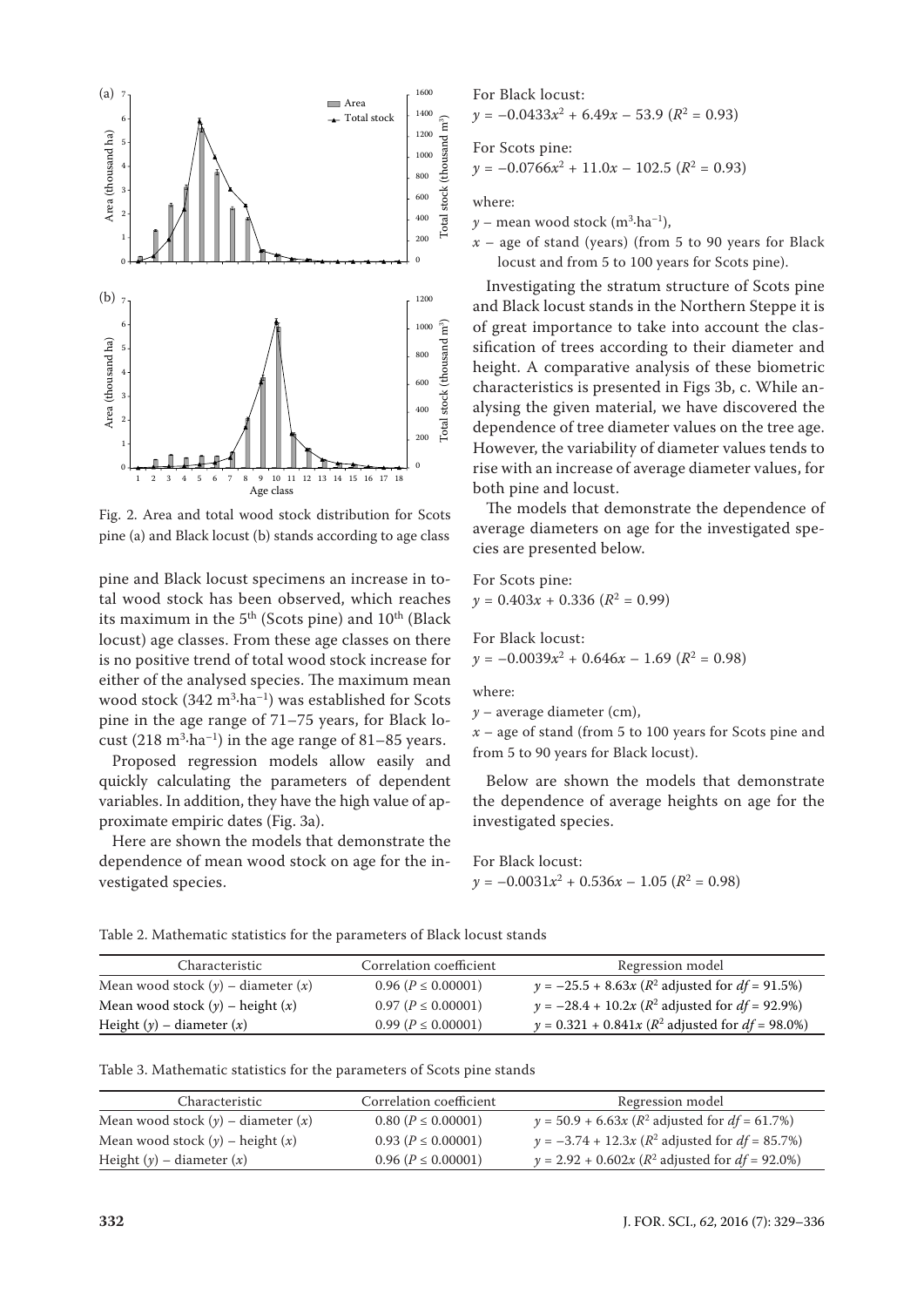

Fig. 3. Mean wood stock (a), average diameters (b), average heights (c) of Scots pine and Black locust stands according to age

#### For Scots pine:

$$
y = -0.0028x^2 + 0.544x - 2.58 \ (R^2 = 0.99)
$$

where:

 $y$  – tree height (m),

*x* – age of stand (from 5 to 90 years for Black locust and from 5 to 100 years for Scots pine).

For Scots pine the age with maximum productivity has these biometric parameters: diameters range from 24 to 40 cm (SD = 3.88) and height ranges from 16 to 30 m (SD = 2.72). For the other investigated species – Black locust the diameter range is lower – from 22 to 24 cm  $(SD = 3.54)$  and height  $21-23$  m (SD = 1.43).

Correlation coefficients and regression model were calculated that reflect interdependent investigated biometric indexes. For Black locust stands the results are presented in Table 2.

The  $R^2$  statistic indicates that the model as fitted explains 91.5, 92.9 and 98.0% of the variability of dependent variables, respectively. The correlation coefficient equals 0.96, 0.97 and 0.99, indicating a relatively strong relationship between the variables. These regression models have the high degree of approximation.

In the investigated area Scots pine has the age range from 5 to 110. For Scots pine stands correlation coefficients and regression model were calculated that reflect interdependent investigated biometric indexes. The results are presented in Table 3.

The  $R^2$  statistic indicates that the model as fitted explains 61.7, 85.7 and 92.0% of the variability of dependent variables, respectively. The correlation coefficient equals 0.80, 0.93 and 0.96, indicating a relatively strong relationship between the variables. These regression models (except the model that relates mean wood stock with diameter) have the high degree of approximation.

## **DISCUSSION**

The forestry sector of the Northern Steppe of Ukraine has significant impacts and provides many benefits, especially in the environmental and social sphere. In view of tolerance to the abiotic factors, such trees as Scots pine and Black locust are the main forest-forming species of the forest ecosystem in this zone and take up half of the area covered by forest plantations (Pogrebnyak 1955).

Dynamics of changes in such forest-forming species has multidirectional behaviour (GULCHAK et al. 2011; Lovinska, Sytnyk 2014). Thus, in the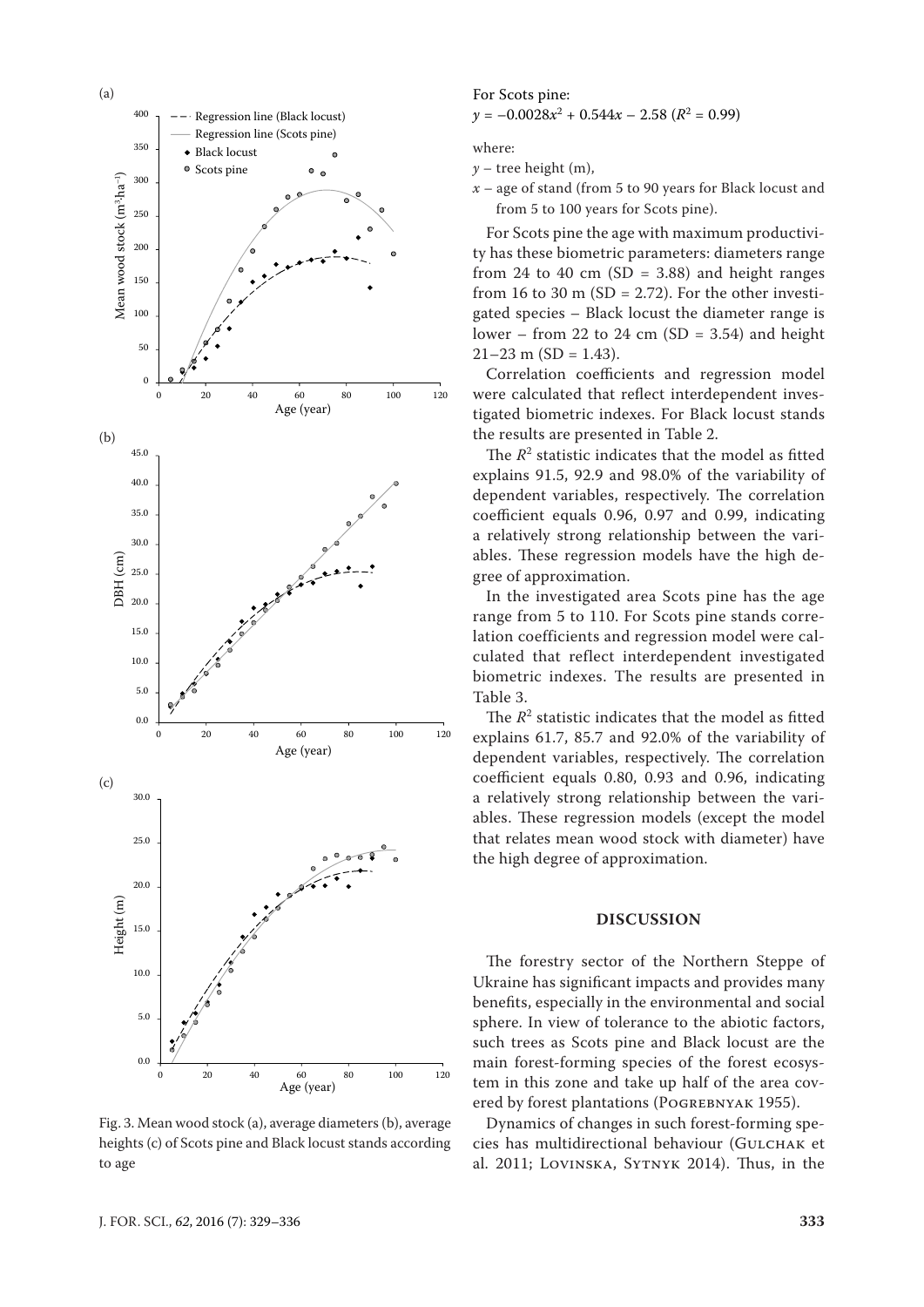period from 1991 to 2015, the share of pine forests in the region had a tendency to decline, while the amount of Black locust stands increased significantly. This is due to a high phytomelioration potential of Black locust and large areas of lands affected by human activity that necessitate remediation (Masyuk 2008). That is why Black locust plantations are the part of forests of defensive functional categories, because the challenge of erosion protection can be solved by stands of this species (DITSCH et al. 1997). Scots pine is the main species to create public recreation sites, and therefore the prevalence of this species is shown in the functional category of recreational and health-improving forests. It should be emphasized that the percentage of forests with the nature conservation status is very low, and the study area is characterized by the lowest percentage of nature conservation objects in the steppe zone. Issues of the nature conservation status can be of interest during further surveys of these stands.

Forest age is the most important indicator of the services provided by forest ecosystems and the primary target for macro-scale management (ZEIDE 1978). Most forest stands reach their economic maturity prior to biological maturity. The size of the gap varies with tree species, site productivity, climate conditions, and the nature of the wood product. However, in general, the length of the harvest cycle could be increased at some cost to create carbon sinks (KINDERMANN et al. 2006).

Age structure of the surveyed arboreal species under conditions of the region is unbalanced and environmentally unsound, first of all related to the biological characteristics of the trees. Black locust is a fast-growing species, and due to this fact the major part of the area with this species has entered an overmature phase and requires thinning.

At the age of ca. 40–50 years, both surveyed species have maximal values of wood stock. As previously confirmed by the experimental data (SYTNYK et al. 2015), plantations composed of Black locust experience the active die-off process in trees older than such age.

It is related to the top drying and affection of plants by stem rot. That is why the issues of age changes with the reduction of rotation cutting in Black locust stands could be debatable. In its turn, it will increase the proportion of wood materials, which is quite a crucial issue for Ukraine during energy crisis in general and particularly within the Steppe zone.

Regression equations are a simple mechanism to implement age-specific rates in wood stock assess-

ment, mean diameter and mean height for the main forest-forming species – Scots pine and Black locust.

The models are based on overall characteristic of growth process with maximum effects for Scots pine as well as for Black locust in 75 years.

Thus, the dependence of wood stock is evaluated in relation to age and implementations of regression equations show the high coefficient of determination. Nevertheless, further work is needed to explore estimation properties of wood stock from age class. The estimation of wood stock within the assessment model when age is fixed in each age class would be of particular interest.

Similarly to age, the regression equations were modelled for biometric characteristics such as diameter and height of trees.

Ageing is associated with an increase in size and eco-physiological studies have shown that sizerelated changes occur in functional processes in trees (Mencuccini et al. 2005). In conditions of the Steppe zone, different drought sensitivity (the relative impact of precipitation and temperature on radial growth of trees) was related to tree age (Belgard 1971).

Results from the regression analyses suggested that diameter and height are important factors in regulating the growth of forest-forming species. For both investigated species the assessment models provide a flexible modelling approach to estimating diameter and height at a given age and variability in the period of growth (class age), particularly from younger ages to 60 years of age. It was shown that for the investigated species, after 60 years of age Scots pine has a more strong dependence between diameter, height and age of trees with the high coefficient of determination compared to Black locust.

But as with most assessment approaches, the indices of these biometric characteristics depending on the age will not often be sufficient to fully estimate the overall condition of forest ecosystem. Nevertheless, regression equations are the mechanisms for incorporating dynamic values of wood stock into the general assessments.

The present composition of forest species represented by Scots pine and Black locust is well adapted to the severe soil and climatic conditions in the surveyed area of the Dnipropetrovsk region. In general, it is possible to evaluate the condition of investigated forest stands as satisfactory. With account of their climate-regulating, water and soil protection roles, the activity of creating new forests should be expanded on the lands out of agricultural use, or on the sites disturbed by mining activity that allow to solve the remediation challenge.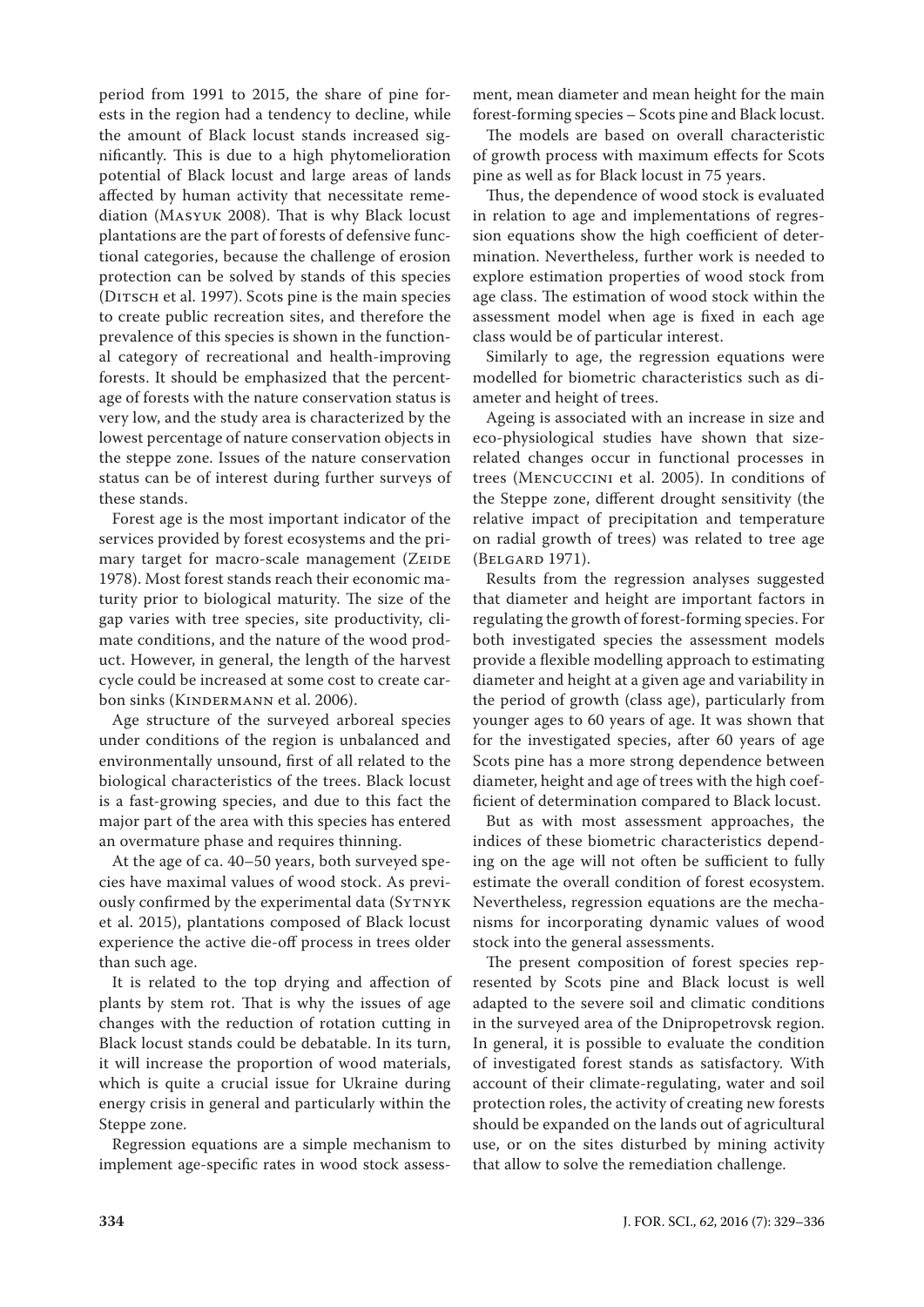## **CONCLUSIONS**

The most widespread in forests of the Northern Steppe in Ukraine are such tree species as Scots pine and Black locust. The age structure of these species is very irregular. For Scots pine middle-aged stands are typical, for Black locust – overmature stands with a very small share of young stands. A regression model was suggested as the most appropriate to determine the dependence of biometric parameters (mean wood stock, diameter and height distribution) on age.

More information about the current condition of the main tree species of the forest, describing age structure and biometric characteristics of different forest types composed of drought resistant species (inherent Steppe zone) is necessary to give a better picture of the role of forests in the carbon cycle for this region.

For the practice of forest management, in this research the models are proposed which demonstrate the dependence of wood stock on the age of dominant species in the Northern Steppe – Scots pine and Black locust. In general, based on the acquired data, we can predict the variability of the wood stock of stands in the investigated area and this suggests a possibility of further biomass study.

#### **References**

- Belgard A.L. (1971): Steppe Forestry Science. Moscow, Lesnaya promyshlennosť: 336. (in Russian)
- Bonan G.B. (1992): Assimilation analysis of environmental factors and ecological processes in North American boreal forests. In: Shugart H.H., Leemans R., Bonan G.B. (eds): A System Analysis of Global Boreal Forests. Cambridge, Cambridge University Press: 404–427.
- Breymayer A.I., Berg B., Gower S.T., Johnson D. (1998): Carbon budget: Temperate coniferous forests. In: Breymeyer A.I., Hall D.O., Melillo J.M., Ågren G.I. (eds): Global Change: Effects on Coniferous Forests and Grasslands. Report No. 56. West Sussex, SCOPE: 41–69.
- Brydges T. (2004): Basic concepts and applications of environmental monitoring. In: Wiersma B.G. (ed.): Environmental Monitoring. Boca Raton, CRC Press: 83–109.
- Clarke N., Fischer R., de Vries W., Lundin L., Papale D., Vesala T., Merilä P., Matteucci G., Mirtl M., Simpson D., Paoletti E. (2011): Availability, accessibility, quality and comparability of monitoring data for European forests for use in air pollution and climate change science. iForest – Biogeosciences and Forestry, 4: 162–166.
- Davis L.S., Johnson K.N., Bettinger P.S., Howard T.E. (2001): Forest Management. 4th Ed. New York, McGraw-Hill Science: 804.
- de Vries W., Reinds G.J., van der Salm C., Draaijers G.P., Bleeker A., Erisman J.W., Auée J., Gundersen P., Kristensen H.L., van Dobben H., de Zwart D., Derome J., Voogd J.C., Vel E.M. (2001): Intensive Monitoring of Forest Ecosystems in Europe. Technical Report. Brussels, Geneva, European Commission-United Nations/Economic Commission for Europe: 177.
- Ditsch D., Collins M., Grove J.H. (1997): Black locust effects on forage yield and nutritive quality produced on reclaimed mined land. In: Christie B.R. (ed.): Proceedings of the International Grassland Congress, Winnipeg, Saskatoon, June 8–19, 1997: 13–14.
- FAO (2001): Global forest resources assessment 2000. Available at http://www.fao.org/forestry/fo/fra/index.jsp (accessed Dec 15, 2015).
- Furdychko O.I. (2003): Forest husbandry of Ukraine: Perspectives, criteria and indicators of ecologically sustainable maintenance and management. Regional Economy, 2: 21–24. (in Ukrainian)
- Furdychko O.I., Hladun H.B., Lavrov V.V. (2006): The Forest in the Steppe: Principles of Steady Development. Kyiv, Osnova: 496. (in Ukrainian)
- Girs A., Novak B., Kashpor S. (2005): Forest Management. Kyiv, Aristey: 384. (in Ukrainian)
- Gold S., Korotkov A., Volker S. (2006): The development of European forest resources, 1950 to 2000. Forest Policy and Economics, 8: 183–192.
- Gulchak V.P. (2006): Instruction of Setup of Forest Fund Ukraine, 2006. Irpin, Ukrderzhlisproekt: 75. (in Ukrainian)
- Gulchak V.P., Kravchuk M.F., Dudynets A.Y. (2011): Principles of Forest Management and Development in Dnipropetrovsk Region. Irpin, Ukrderzhlisproekt: 129. (in Ukrainian)
- Hammond P.M. (1992): Species inventory. In: Groombridge B. (ed.): Global Diversity. Status of the Earth's Living Resources. London, Chapman & Hall: 17–39.
- Hensiruk S.A. (1992): Woods of Ukraine. Kyiv, Naukova Dumka: 408. (in Ukrainian)
- Hensiruk S.A. (2002): Forests of Ukraine. Lviv, USFU: 492. (in Ukrainian)
- Hladun H.A. (2005): Glance into the past: History of steppe and shelter forestry. Forestry and Hunting Journal, 3: 28–39.
- Kindermann G.E., Obersteiner M., Rametsteiner E., McCallum I. (2006): Predicting the deforestation-trend under different carbon-prices. Carbon Balance and Management, 1: 15.
- Korb J.E., Fulé P.Z., Wu R. (2013): Variability of warm/dry mixed conifer forests in southwestern Colorado, USA: Implications for ecological restoration. Forest Ecology and Management, 304: 182–191.
- Lakyda P.I. (1996): Forest Phytomass Estimation for Ukraine. Laxenburg, IIASA: 75.
- Lakyda P.I. (2002): Phytomass of Ukrainian Forests. Ternopil, Zbruch Ltd.: 256. (in Ukrainian)